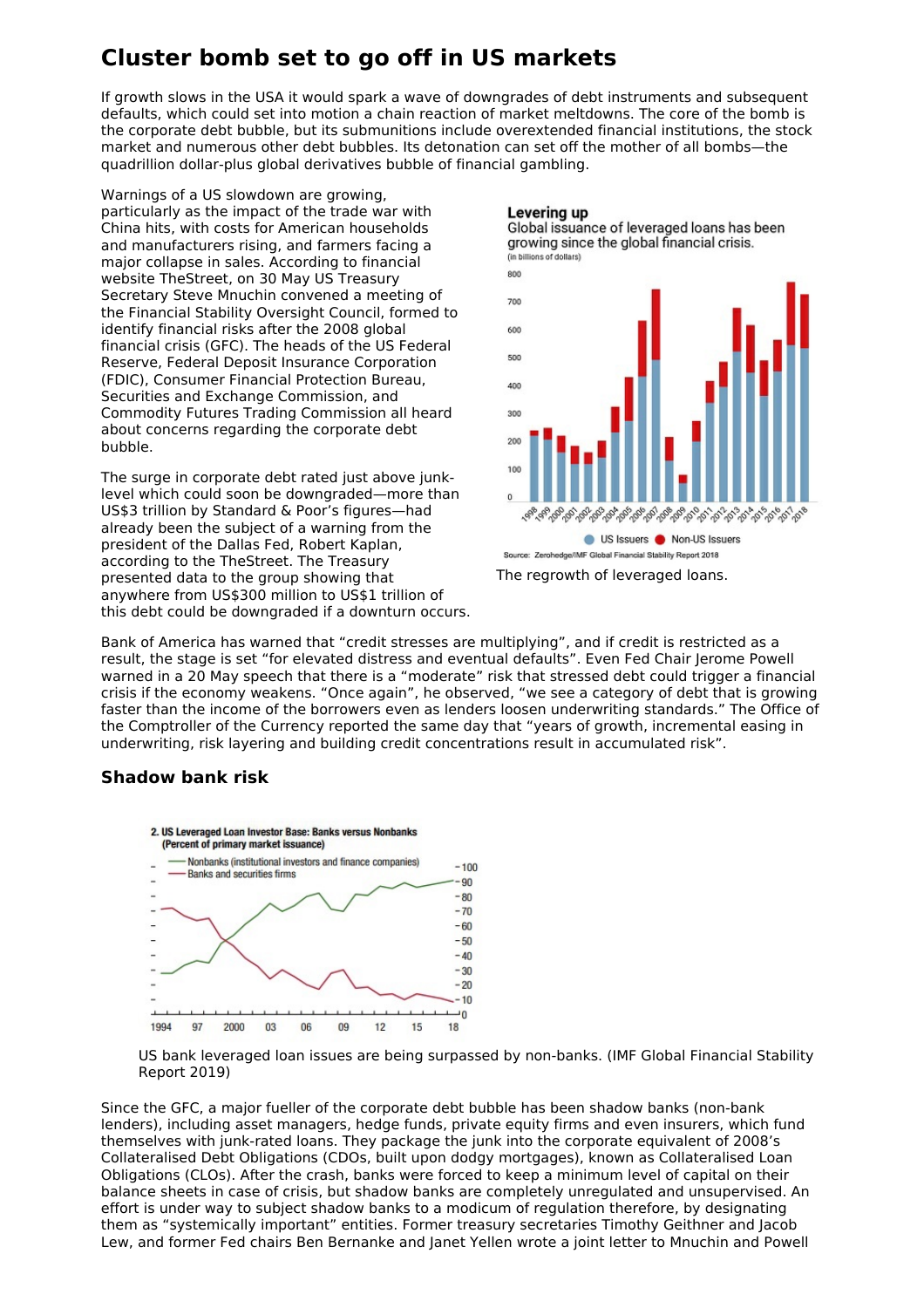on 13 May pushing the proposal. Mnuchin rejected the move; he was supported by the American Investment Council, the body representing private-equity firms, in a letter also dated 13 May.

Some 2,000 US banks were put out of existence by the 2008 crisis, many of them small, regional lenders. With banking services more heavily concentrated in too-big-to-fail mega-banks, small to midsize company lending was neglected, causing shadow lenders to move in. The 31 May Washington Post cited a top credit strategist from Bank of America saying, "It's a wild west space. The whole thing has exploded in size, and everyone is getting into it." With none of the restrictions put on banks, nonbank lenders engaged in riskier lending with few or no covenants governing the loans, wrote Washington Post columnist Prof. Steven Pearlstein in a major investigation titled "The shadow banks are back with another big bad credit bubble". Attracting capital in search of higher returns—including from banks—this new sector has churned up a highly volatile seam within financial markets. Pearlstein reported that "the fastest growing category of revenue and profit for the banks in recent years has been lending to 'non-bank financial institutions'." This means depositors' money is right in the firing line!

Pearlstein wrote that the risk might be justified were the finance going towards productive economic activity or investment in new technologies, but "Companies have used much of this newly borrowed money to buy back their own shares, pay special dividends to private equity investors and acquire other companies, all of which have the effect of inflating stock prices." Financial authorities are sitting on their hands, said Pearlstein, ignoring the obvious threat in favour of a bit of extra "economic growth, corporate profits and investment returns", for which we run the risk of "of acting too late and winding up with a financial and economic train wreck".

Former Wall Street banker Nomi Prins on 23 May warned BBC viewers in the UK of the new, oncoming crisis. In a pre-produced clip Prins laid out the reality that there was no significant reform of the global banking system after the 2008 crisis.

#### **Less transparent**

Increasingly, leveraged loans in the United States are held by collateralized loan obligations and asset managers. (CLO issuance and loan fund assets, in billions of dollars)



If we don't finally tackle this challenge, she said, we will sink into "an epic credit crisis", which "will hurt the poorest people even harder than last time". Rather than fixing the broken system, governments allowed central banks to print money, which further inflated the speculative bubble, Prins explained. She swept away host Andrew Neil's objections in the ensuing debate that there couldn't be a bust because there has been no boom—a bust always follows an economic boom, he insisted. Prins explained that this time the "boom" is in the debt bubble, in financial assets, making a new crash so much the worse when it comes.

Jonathan Rochford, Portfolio Manager for Narrow Road Capital, in an article for independent financial publisher Cuffelinks titled "Tech Wreck 2.0 and Debt Wreck 2.0 are coming", recounted some of today's eerie similarities with both the 2008 crisis and the 2000 "dot-com" crash, in both debt and share markets. Many tendencies bear the hallmarks of past speculative ventures, with investors "buying securities that have identical characteristics to the disasters of the recent past". Revealing that we haven't learn from our mistakes, Rocheford wrote that we "might be witnessing the beginning of a necessary and inevitable process of taking out the investment trash".

## **Six signs of GFC déjà vu**

**1. Housing bubbles are bursting.** Australian housing markets are in decline, with prices falling from their peak by over 10 per cent in Sydney, 16 per cent in Perth and 23 per cent in Darwin. With a slight slowing of price falls following government initiatives to prop up the bubble (See "Money pumping is resuming", below), CoreLogic has optimistically put its forecast for top-to-bottom falls at 19 per cent for Sydney and 15 per cent for Melbourne.

Like Australia's, Canada's housing bubble didn't crash during the GFC. Growth in some cities, driven by high foreign capital flows, is still offsetting national averages, but Toronto house prices are down 4.3 per cent from their July 2017 peak. The IMF's April 2019 Global Financial Stability Report warned that Canadian cities are vulnerable to a correction, like the USA in 2008.

Even Ireland, which had its property market wiped out post-2008, is poised for a new crisis. A 1 April Bloomberg article, "Ireland property rush risks repeat of crisis", reported that "home values have been roaring back as if the last crash never happened", with house prices up nearly 80 per cent since the trough in 2013. A big factor is private equity firms and hedge funds that bought up distressed properties on the cheap. The OECD's May economic outlook warned that surging property prices